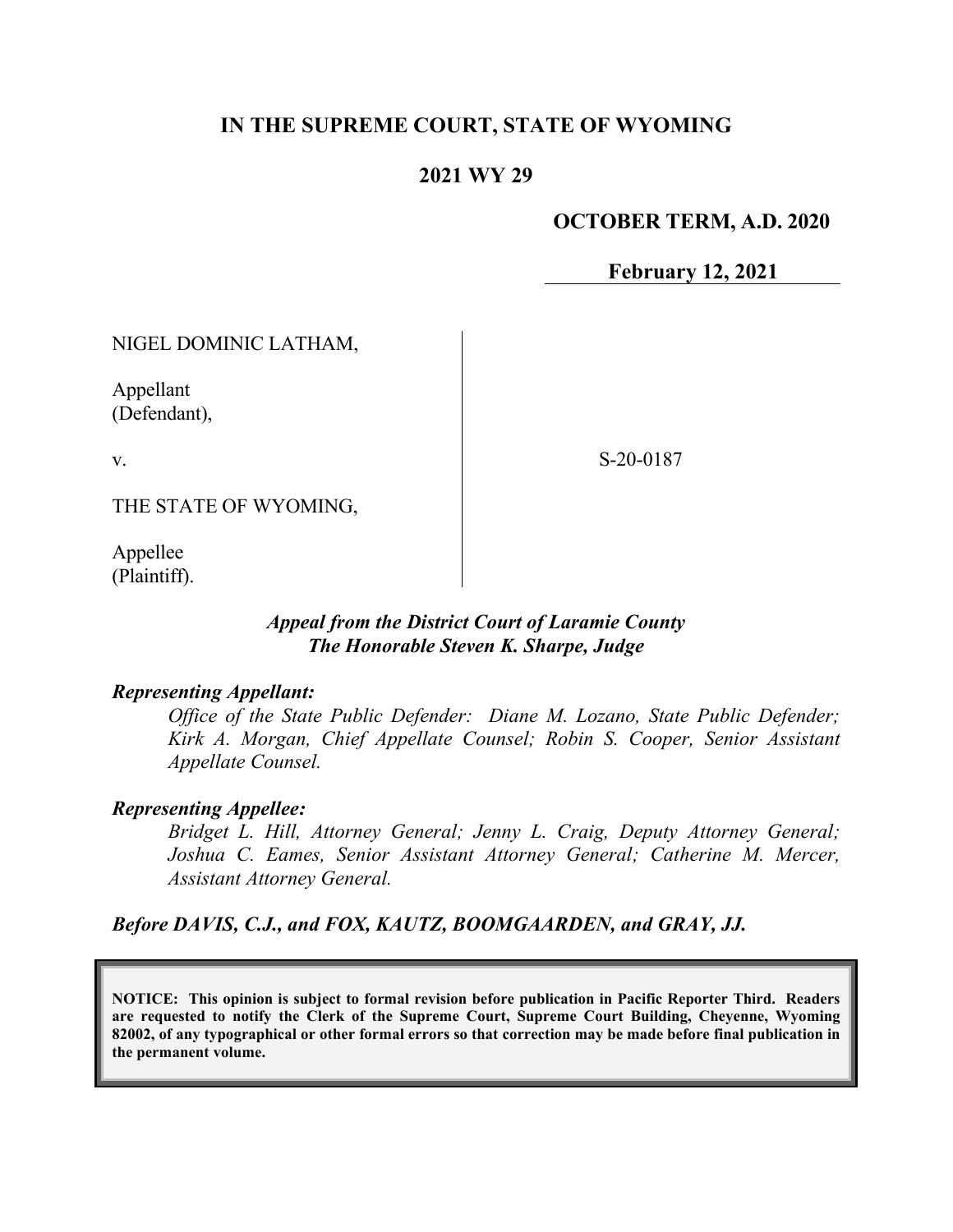#### **FOX, Justice.**

[¶1] A jury convicted Nigel Latham of felony attempted interference with a peace officer and misdemeanor child endangerment. On appeal, Mr. Latham argues that the officer was not engaged in the lawful performance of his official duties because he used excessive force, and the evidence is insufficient to prove he had the specific intent to disarm the officer. We affirm.

#### *ISSUES*

[¶2] We rephrase the issues:

I. Was the evidence sufficient to demonstrate that the officer was engaged in the lawful performance of his official duties when he subdued Mr. Latham?

II. Was the evidence sufficient to support the finding that Mr. Latham had the specific intent to disarm the officer?

### *FACTS*

[¶3] Melissa Hughes (formerly known as Melissa Przybylski) and Mr. Latham share a daughter, I.L. On the day of the incident, Ms. Hughes arrived at Mr. Latham's mother's house to pick up I.L. after her weekend visitation with Mr. Latham. Ms. Hughes went inside and saw Mr. Latham holding their daughter and drinking from an open bottle of "Krud Killer" (or "Krud Kutter") cleaning solution. He was unwilling to relinquish I.L. and, instead, charged Ms. Hughes and pinned her to the wall. She pushed him off and left the house. Ms. Hughes called the police to request a welfare check on I.L., and Officers Matthew Ryan and Jose Ruiz responded to the call. When the officers entered the house, Mr. Latham picked up I.L. again and started drinking from the bottle of cleaning solution. Officer Ruiz became concerned that Mr. Latham was a danger to himself and, not wanting to put I.L. "in harm's way," he persuaded Mr. Latham to go outside. With I.L. still in his arms, Mr. Latham started jogging toward the street. Ms. Hughes intercepted him and grabbed I.L. Mr. Latham then ran back toward the house, and Officer Ruiz tackled him.

[¶4] Mr. Latham landed on his back, and Officer Ruiz straddled him to gain control and prevent further movement. Almost immediately, Officer Ruiz felt his gun holster move from the outside of his thigh to the front and, when he looked down, he saw Mr. Latham's hands on his gun. Officer Ruiz slammed his right hand over his gun and holster, punched Mr. Latham in the face twice with his left hand, and yelled to Officer Ryan, "He's going for my gun. Watch my gun." When Mr. Latham did not let go of the gun, Officer Ryan put his hands over Officer Ruiz's gun to secure it, and Officer Ruiz slid his arm around Mr. Latham's throat and applied a "rear naked choke" hold he had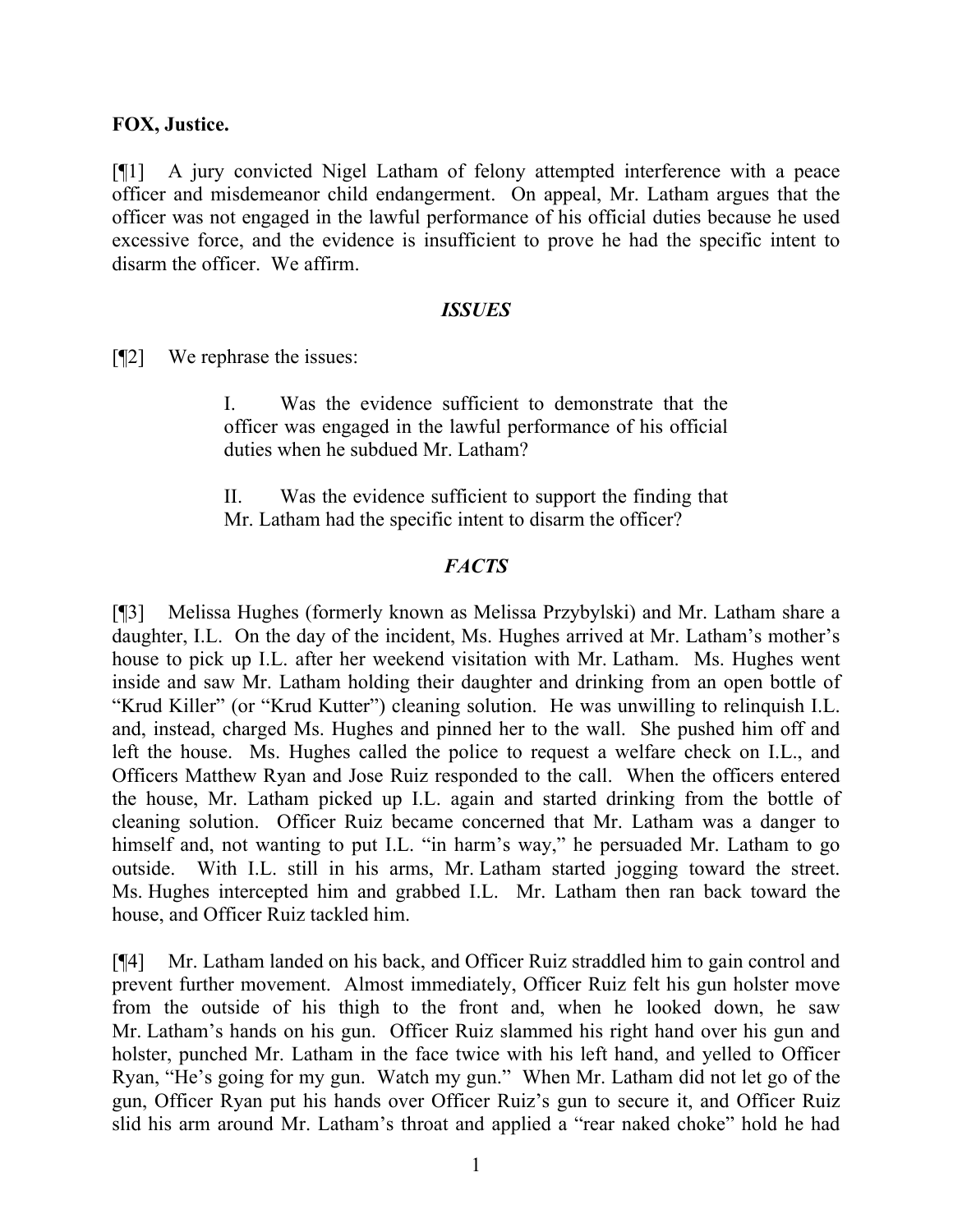learned in his jiu-jitsu class until Mr. Latham lost consciousness. The officers handcuffed Mr. Latham, and he regained consciousness shortly thereafter. Mr. Latham continued to fight so the officers immobilized him with a restraint system, and an ambulance transported Mr. Latham and Officer Ruiz to the hospital.

[¶5] The State charged Mr. Latham with two counts of interference with a peace officer—one for attempting to disarm and the other for attempting to injure; misdemeanor child endangerment; and unlawful contact—touch.<sup>[1](#page-2-0)</sup> At trial, Ms. Hughes, Mr. Latham's mother, Officer Ruiz, and Mr. Latham's cousin testified about the incident. Officer Ruiz explained that whenever an officer takes physical action against an individual it is considered a use of force. He testified that there are not guidelines about when to use different types of non-lethal force, rather, the use of force must be justified, and the goal is to use the least amount of force necessary. Officer Ruiz explained that it is considered a deadly-force encounter when a suspect attempts to disarm a police officer, which means that officers can do whatever is necessary to neutralize the subject. He also explained that the Cheyenne Police Department allows officers to use force when a person is deemed a danger to themselves. The jury found Mr. Latham guilty of attempted interference with a peace officer and misdemeanor child endangerment and not guilty of unlawful contact—touch. He appealed the attempted interference with a peace officer conviction.

## *STANDARD OF REVIEW*

[¶6] We review a sufficiency of the evidence claim by determining "whether the evidence could reasonably support the jury's verdict." *Armajo v. State*, 2020 WY 153, ¶ 21, 478 P.3d 184, 191 (Wyo. 2020) (quoting *Huckins v. State*, 2020 WY 21, ¶ 10, 457 P.3d 1277, 1279 (Wyo. 2020)). "We do not reweigh the evidence or reexamine the credibility of the witnesses." *Armajo*, 2020 WY 153, ¶ 21, 478 P.3d at 191.During our review, "we assume that the State's evidence is true, disregard any evidence favoring the defendant, and give the State the benefit of every favorable inference that may reasonably be drawn from the evidence." *Morones v. State*, 2020 WY 85, ¶ 8, 466 P.3d 300, 303 (Wyo. 2020) (quoting *Gonzalez-Chavarria v. State*, 2019 WY 100, ¶ 22, 449 P.3d 1094, 1099 (Wyo. 2019)).

## *DISCUSSION*

# *I. The evidence is sufficient to show that Officer Ruiz was engaged in the lawful performance of his official duties when he subdued Mr. Latham*

[¶7] The State charged Mr. Latham with attempted interference with a peace officer. It was required to prove that he: 1) intentionally and knowingly; attempted to 2) disarm a

<span id="page-2-0"></span><sup>&</sup>lt;sup>1</sup> The second count of interference was dismissed after a preliminary hearing.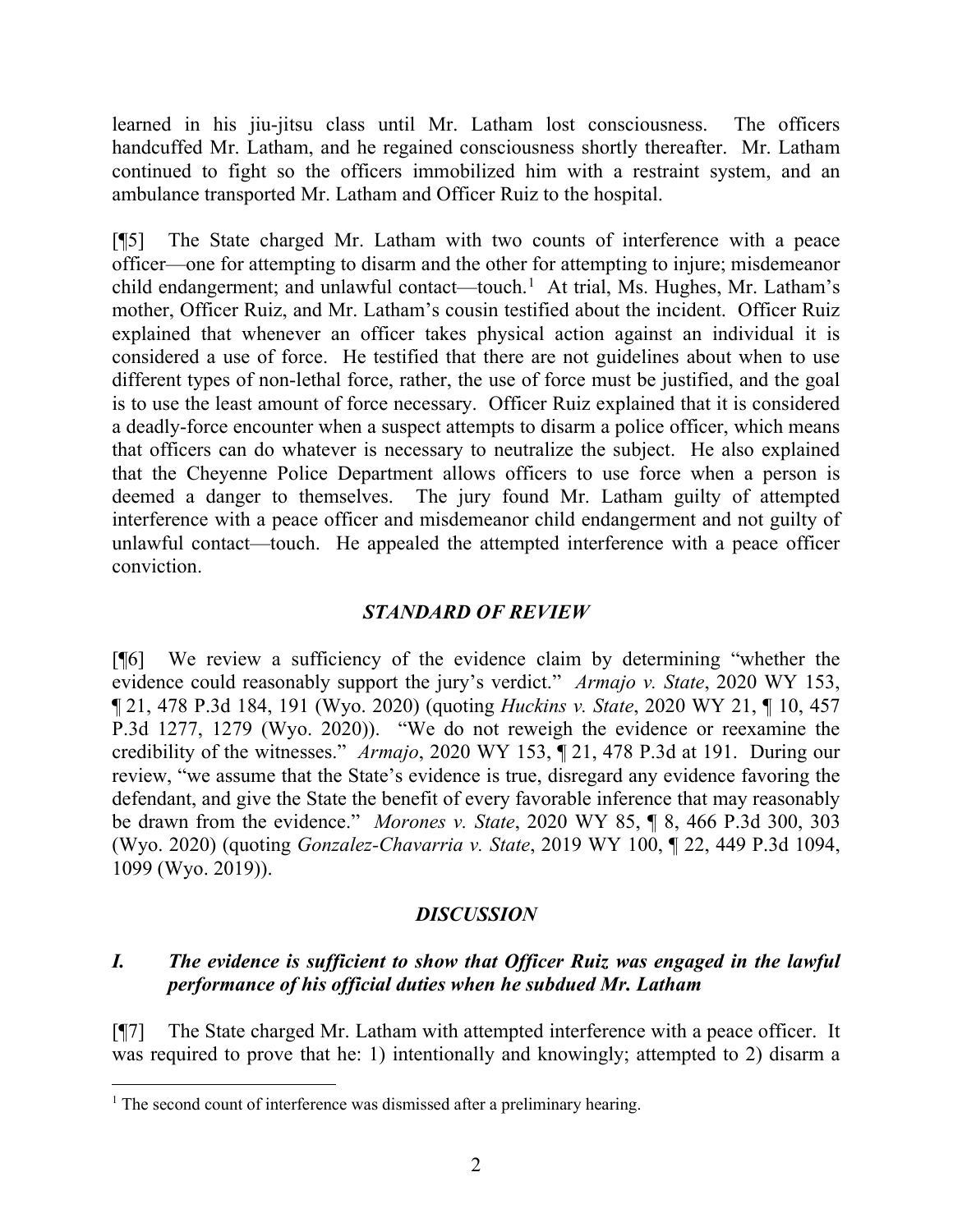peace officer of his firearm; 3) while the peace officer was engaged in the lawful performance of his official duties. Wyo. Stat. Ann. § 6-5-204(c) (LexisNexis 2019); Wyo. Stat. Ann. § 6-1-301(a). Mr. Latham argues that the evidence is insufficient to support his conviction, because Officer Ruiz used excessive force to subdue him. We have held that "[w]hen a peace officer uses excessive force, he is not considered to be engaged in the lawful performance of his official duties." *McEuen v. State*, 2017 WY 15, ¶ 12, 388 P.3d 779, 782-83 (Wyo. 2017) (citing *Yetter v. State*, 987 P.2d 666, 669 (Wyo. 1999)).

[¶8] Mr. Latham asserts *Tennessee v. Garner* held that it is unconstitutional to use lethal force against an unarmed, nonviolent, fleeing suspect and argues that he was unarmed, nonviolent, and running away when Officer Ruiz tackled him. 471 U.S. 1, 10- 11, 105 S.Ct. 1694, 1700-01, 85 L.Ed.2d 1 (1985). Mr. Latham conflates three separate uses of force—the tackle, the punches, and the choke hold—into one. However, the force used to subdue him when he attempted to flee the scene, the tackle, was non-lethal. Thus, *Garner* does not apply. We look at each use of force separately.

# **A. The Tackle**

[¶9] Mr. Latham argues that Officer Ruiz's actions were unreasonable because the purpose of the original welfare check was completed when I.L. was safely with Ms. Hughes. In response, the State asserts that Officer Ruiz's actions prevented Mr. Latham from leaving the scene and finding some other means to hurt himself or others. An officer's official duties include a variety of community caretaker functions that work "to ensure the safety and welfare of the citizenry at large." *CG v. State*, 2011 WY 28, ¶ 12, 248 P.3d 186, 189 (Wyo. 2011). This Court looks at the totality of the circumstances to determine whether a use of force was excessive. *Id.* at ¶ 15, 248 P.3d at 190; *see also McEuen*, 2017 WY 15, ¶ 13, 388 P.3d at 783.

[¶10] Officer Ruiz testified that, when he first arrived, Mr. Latham was mumbling and difficult to understand. He explained how the welfare check on I.L. transformed into a situation where he was concerned about Mr. Latham's safety:

> [Officer Ruiz]: And as Officer Ryan is talking to him, Mr. Latham brought the chemical bottle up to his mouth and took a drink of it.

. . .

At this point it went from a welfare check, now we have a situation where Mr. Latham is a danger to himself. And we can't just - - we can't just let that go by the wayside and act that it never happened.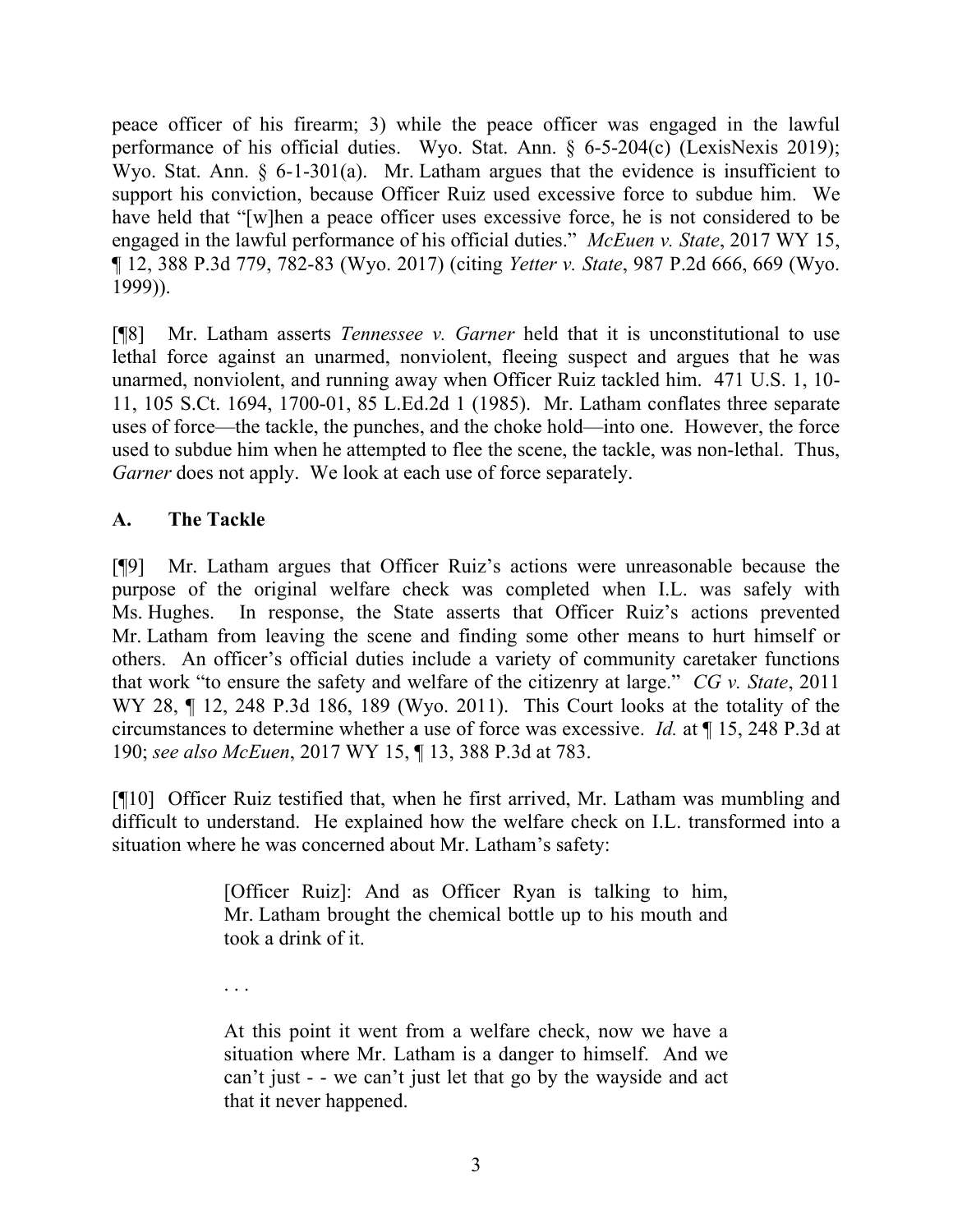[Prosecutor]: When you say he's a danger to himself, why is that?

[Officer Ruiz]: Most people do not drink chemicals.

After Ms. Hughes took I.L. from Mr. Latham, he ran away from the officers and toward the house, and Officer Ruiz had to run to catch up with him. Officer Ruiz testified during both direct and cross-examination that he made the decision to tackle Mr. Latham because he was a danger to himself, and he did not want Mr. Latham to get back inside. Officer Ruiz explained that the Cheyenne Police Department permits officers to use force when someone is a danger to themselves. He also testified that Mr. Latham was noncompliant with verbal commands. The evidence is sufficient to support the jury's finding that Officer Ruiz was lawfully engaged in the performance of his official duties because Mr. Latham was a danger to himself, and that the tackle was not excessive force under the circumstances. *See CG*, 2011 WY 28, ¶ 15, 248 P.3d at 190.

# **B. The Face Punches and Choke Hold**

[¶11] We next examine whether the evidence is sufficient to support the jury's finding Officer Ruiz did not use excessive force when he punched Mr. Latham and applied a rear-naked choke hold. Officer Ruiz testified he felt his holster move, looked down, and saw Mr. Latham pulling on his gun. In response, Officer Ruiz "slammed" one hand over his gun, Mr. Latham did not let go, and Officer Ruiz then punched Mr. Latham twice with the other hand. Officer Ruiz testified that punching Mr. Latham twice in the face was consistent with his training and experience because, "If somebody is trying to disarm you, take your weapon, you need to do what you can to make sure that weapon stays inside of your holster. And it's considered a deadly force encounter at that point." He explained that officers are permitted to use whatever force is necessary to "neutralize" a subject during a deadly-force encounter. Officer Ruiz testified that Mr. Latham did not let go of the gun after he was punched, and therefore it was still a deadly-force encounter and he "had to do what needed to be done in order to stop that altercation." When asked specifically about the rear-naked choke hold he used on Mr. Latham, Officer Ruiz explained that the Cheyenne Police Department did not teach the move but it was consistent with his training, because officers can use lethal force to end a deadly-force encounter. Officer Ruiz also testified that Mr. Latham did not release the weapon until he applied the rear-naked choke hold.

[¶12] The jury also heard evidence that throughout the entire encounter, Mr. Latham failed to respond to the officer's verbal instructions. Officer Ruiz, Mr. Latham's cousin, Mr. Latham's mother, and Ms. Hughes all testified about the evolving and confusing nature of the situation, and Ms. Hughes testified that it was "chaotic." The evidence when viewed in the light most favorable to the State is sufficient to support the jury's finding that Officer Ruiz did not use excessive force and, thus, was engaged in the lawful